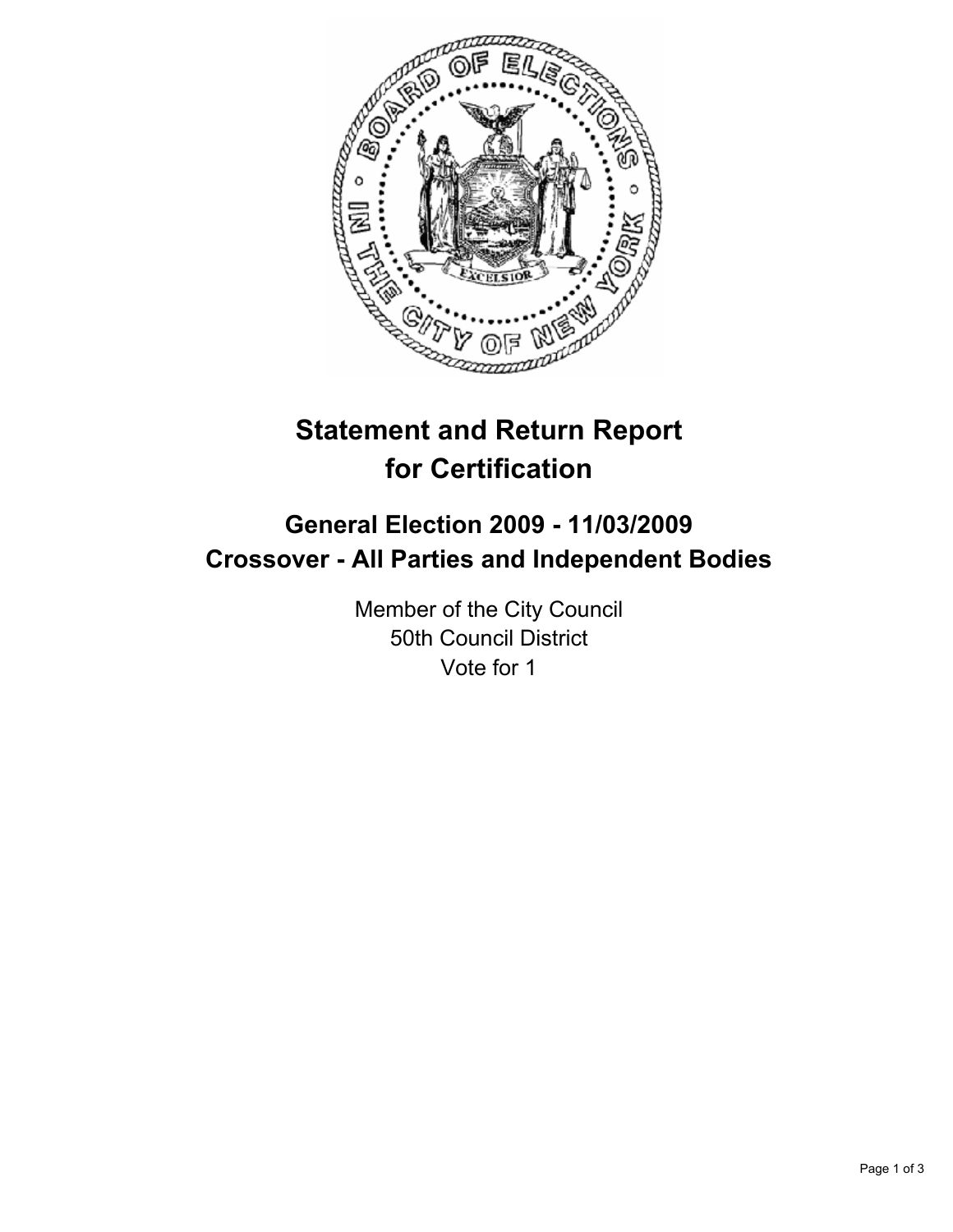

### **Kings County**

| <b>PUBLIC COUNTER</b>           | 1,315 |
|---------------------------------|-------|
| <b>EMERGENCY</b>                | 0     |
| ABSENTEE/MILITARY               | 41    |
| <b>AFFIDAVIT</b>                | 16    |
| <b>Total Ballots</b>            | 1,372 |
| JAMES M POCCHIA (DEMOCRATIC)    | 426   |
| JAMES S ODDO (REPUBLICAN)       | 516   |
| JAMES S ODDO (INDEPENDENCE)     | 37    |
| JAMES S ODDO (CONSERVATIVE)     | 55    |
| JAMES S ODDO (WORKING FAMILIES) | 23    |
| NINA R GOSS (WRITE-IN)          | 1     |
| <b>Total Votes</b>              | 1,058 |
| Unrecorded                      | 314   |

### **Richmond County**

| PUBLIC COUNTER                  | 25,071 |
|---------------------------------|--------|
| <b>EMERGENCY</b>                | 44     |
| ABSENTEE/MILITARY               | 855    |
| <b>AFFIDAVIT</b>                | 151    |
| <b>Total Ballots</b>            | 26,121 |
| JAMES M POCCHIA (DEMOCRATIC)    | 5,740  |
| JAMES S ODDO (REPUBLICAN)       | 14,328 |
| JAMES S ODDO (INDEPENDENCE)     | 1,525  |
| JAMES S ODDO (CONSERVATIVE)     | 1,637  |
| JAMES S ODDO (WORKING FAMILIES) | 554    |
| MICHAEL VARRIANO JR. (WRITE-IN) | 1      |
| NICK VIAGGENKO (WRITE-IN)       | 1      |
| <b>Total Votes</b>              | 23,786 |
| Unrecorded                      | 2.335  |